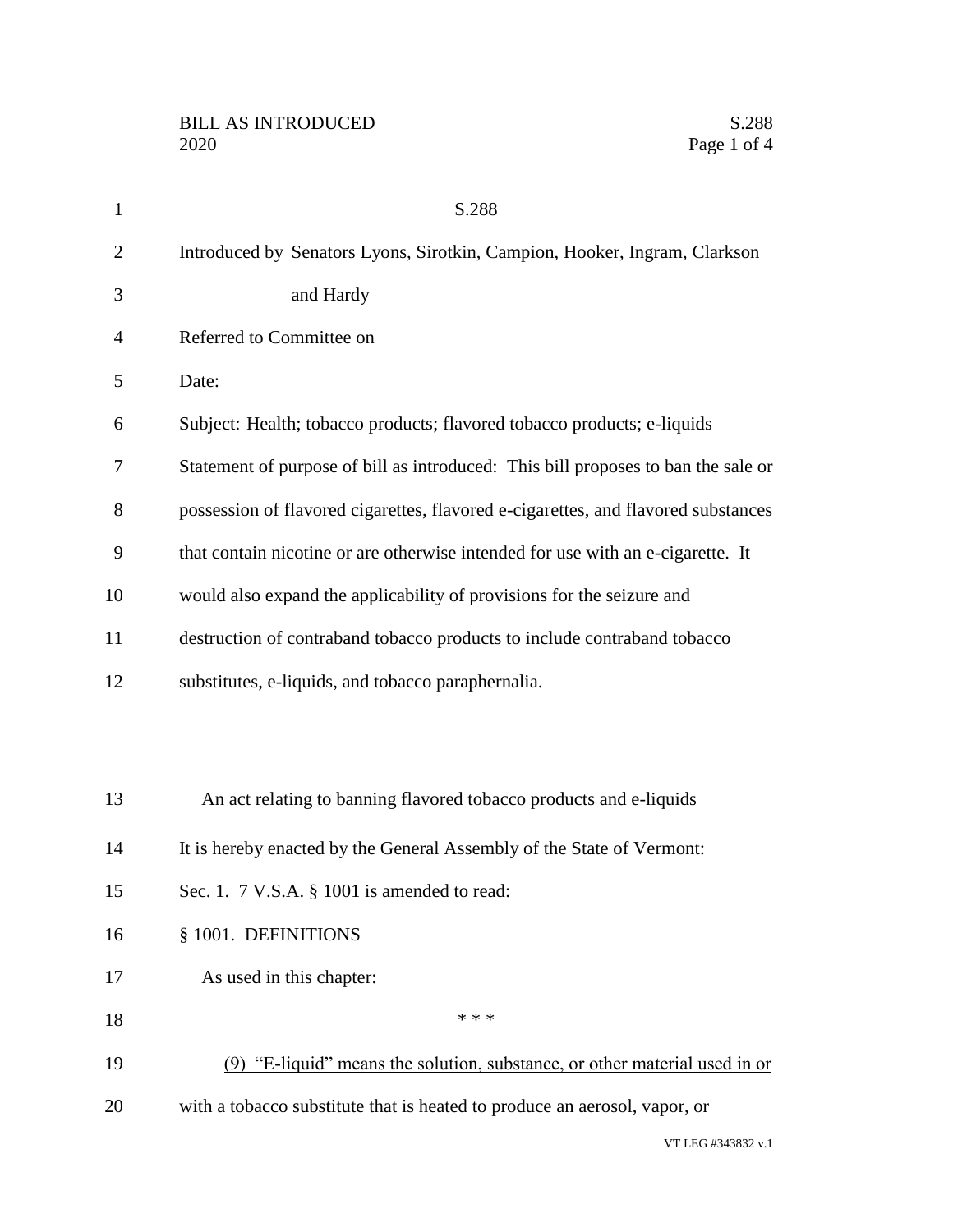| $\mathbf{1}$   | emission to be inhaled by the user, regardless of whether the liquid contains       |
|----------------|-------------------------------------------------------------------------------------|
| $\mathbf{2}$   | nicotine.                                                                           |
| 3              | Sec. 2. 7 V.S.A. § 1009 is amended to read:                                         |
| $\overline{4}$ | § 1009. CONTRABAND AND SEIZURE                                                      |
| 5              | (a) Any cigarettes or other tobacco products, tobacco substitutes, e-liquids,       |
| 6              | or tobacco paraphernalia that have been sold, offered for sale, or possessed for    |
| 7              | sale in violation of section 1003, 1010, or 1013 of this title, 20 V.S.A. § 2757,   |
| 8              | 32 V.S.A. § 7786, or 33 V.S.A. § 1919, and any commercial cigarette rolling         |
| 9              | machines possessed or utilized in violation of section 1011 of this title, shall be |
| 10             | deemed contraband and shall be subject to seizure by the Commissioner, the          |
| 11             | Commissioner's agents or employees, the Commissioner of Taxes or any agent          |
| 12             | or employee of the Commissioner of Taxes, or by any law enforcement officer         |
| 13             | of this State when directed to do so by the Commissioner. All eigarettes or         |
| 14             | other tobacco products items seized under this subsection shall be destroyed.       |
| 15             | * * *                                                                               |
| 16             | Sec. 3. 7 V.S.A. § 1013 is added to read:                                           |
| 17             | § 1013. FLAVORED TOBACCO PRODUCTS, FLAVORED TOBACCO                                 |
| 18             | SUBSTITUTES, AND FLAVORED E-LIQUIDS PROHIBITED                                      |
| 19             | (a) As used in this section:                                                        |
| 20             | (1) "Characterizing flavor" means a taste or aroma, other than the taste            |
| 21             | or aroma of tobacco, imparted either prior to or during consumption of a            |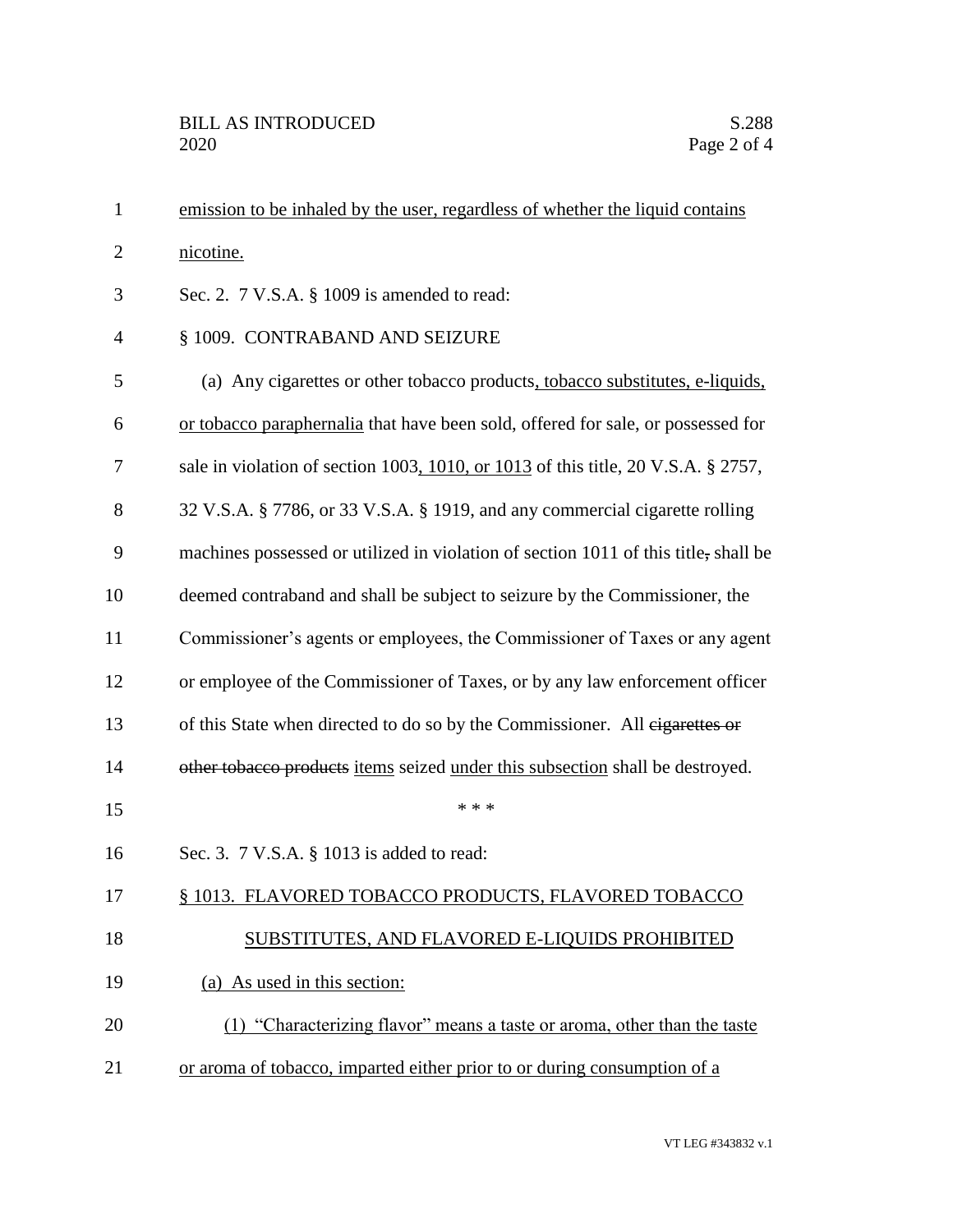| $\mathbf{1}$   | tobacco product or tobacco substitute, or a component part or byproduct of a     |
|----------------|----------------------------------------------------------------------------------|
| $\overline{2}$ | tobacco product or tobacco substitute. The term includes tastes or aromas        |
| 3              | relating to any fruit, chocolate, vanilla, honey, maple, candy, cocoa, dessert,  |
| $\overline{4}$ | alcoholic beverage, mint, menthol, wintergreen, herb or spice, or other food or  |
| 5              | drink, or to any conceptual flavor that imparts a taste or aroma that is         |
| 6              | distinguishable from tobacco flavor but may not relate to any particular known   |
| 7              | flavor.                                                                          |
| 8              | (2) "Flavored e-liquid" means any e-liquid with a characterizing flavor.         |
| 9              | An e-liquid shall be presumed to be a flavored e-liquid if a licensee, a         |
| 10             | manufacturer, or a licensee's or manufacturer's agent or employee has made a     |
| 11             | statement or claim directed to consumers or the public, whether express or       |
| 12             | implied, that the product has a distinguishable taste or aroma other than the    |
| 13             | taste or aroma of tobacco.                                                       |
| 14             | (3) "Flavored tobacco product" means any tobacco product with a                  |
| 15             | characterizing flavor. A tobacco product shall be presumed to be a flavored      |
| 16             | tobacco product if a licensee, a manufacturer, or a licensee's or manufacturer's |
| 17             | agent or employee has made a statement or claim directed to consumers or the     |
| 18             | public, whether express or implied, that the product has a distinguishable taste |
| 19             | or aroma other than the taste or aroma of tobacco.                               |
| 20             | (4) "Flavored tobacco substitute" means any tobacco substitute with a            |
| 21             | characterizing flavor. A tobacco substitute shall be presumed to be a flavored   |